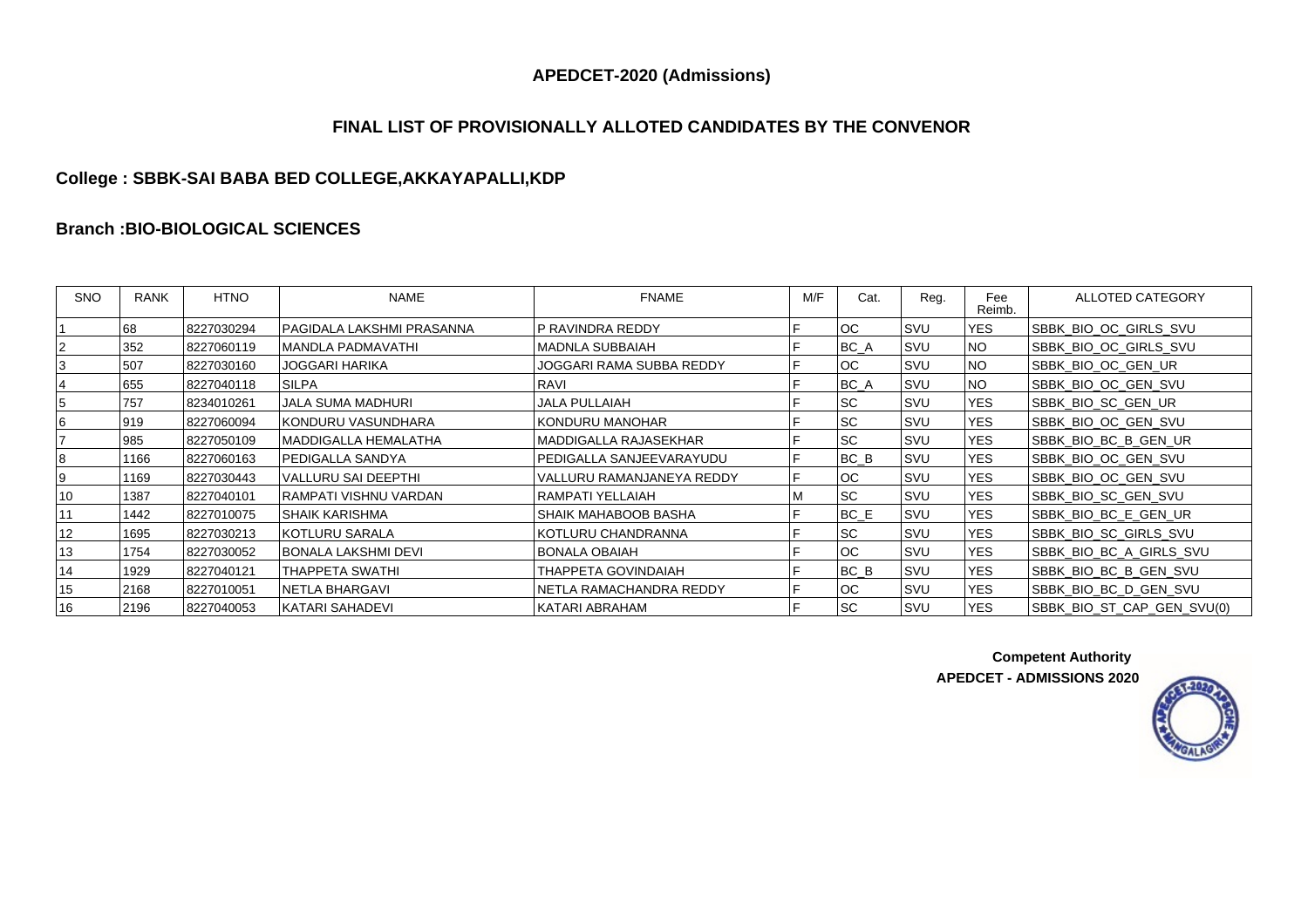# **FINAL LIST OF PROVISIONALLY ALLOTED CANDIDATES BY THE CONVENOR**

# **College : SBBK-SAI BABA BED COLLEGE,AKKAYAPALLI,KDP**

#### **Branch :ENG-ENGLISH**

| SNO | <b>RANK</b> | <b>HTNO</b> | <b>NAME</b>                          | <b>FNAME</b>                | M/F | Cat. | Rec        | Fee<br>Reimb. | $\lambda$<br>TEGUR                                      |
|-----|-------------|-------------|--------------------------------------|-----------------------------|-----|------|------------|---------------|---------------------------------------------------------|
|     | 258         | 8227030264  | <b>KUMAR</b><br><b>IMUDDAM SUNIL</b> | SUBBAIAH<br>1 R AI<br>i IVI |     | IO0  | $\sqrt{2}$ |               | <sup>I</sup> SBBI<br>SVU<br><b>ENG</b><br>$\sim$<br>ັບບ |

**Competent Authority** 

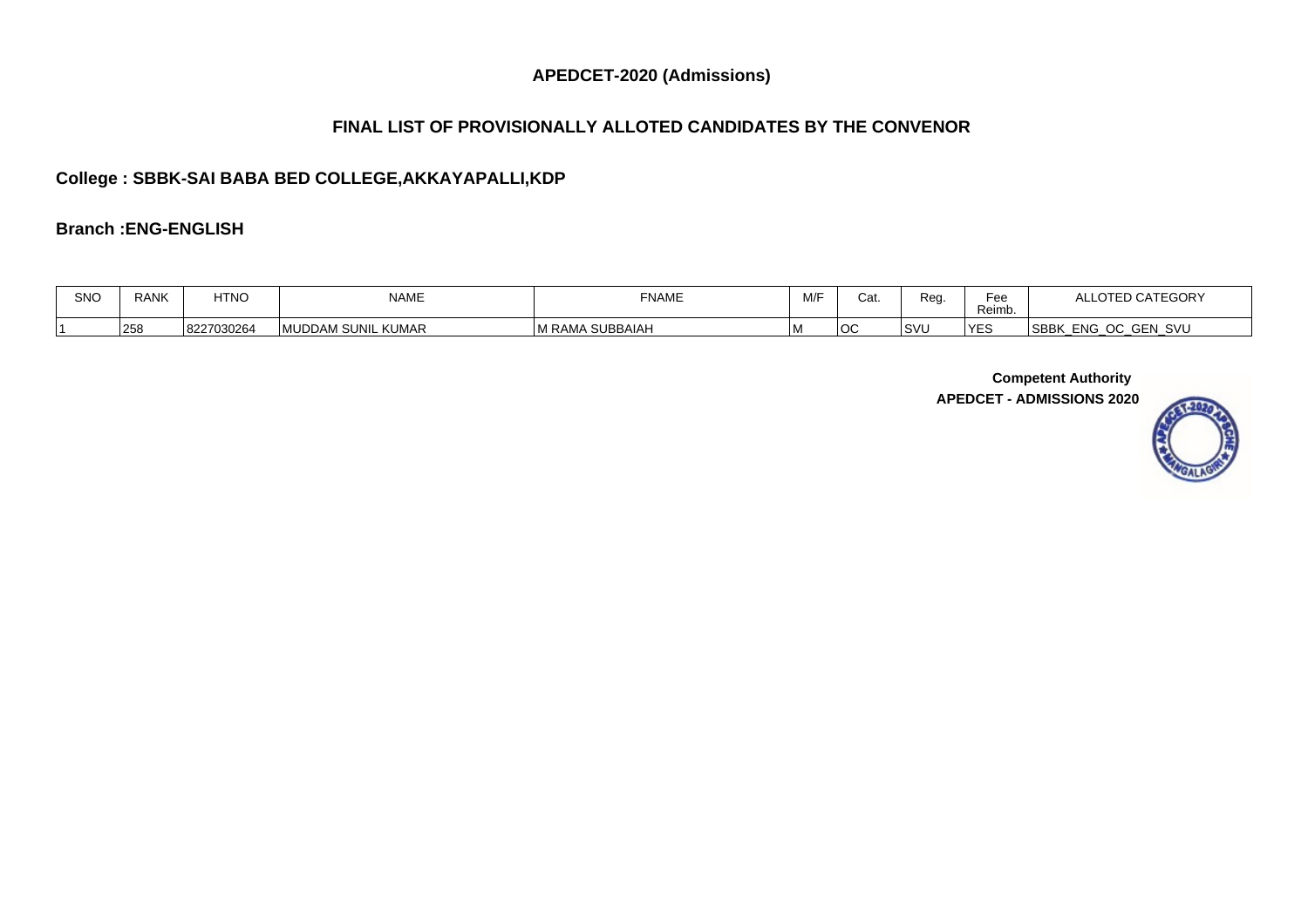### **FINAL LIST OF PROVISIONALLY ALLOTED CANDIDATES BY THE CONVENOR**

# **College : SBBK-SAI BABA BED COLLEGE,AKKAYAPALLI,KDP**

# **Branch :MAT-MATHEMATICS**

| <b>SNO</b> | <b>RANK</b> | <b>HTNO</b> | <b>NAME</b>           | <b>FNAME</b>                   | M/F | Cat.     | Reg. | Fee<br>Reimb. | ALLOTED CATEGORY             |
|------------|-------------|-------------|-----------------------|--------------------------------|-----|----------|------|---------------|------------------------------|
|            | 1040        | 8227030271  | INAAMA JHANSI ALEKYA  | INAAMA GANGADHAR               |     | חחו<br>◡ | lsvu | <b>INO</b>    | <b>ISBBK MAT OC GIRLS UR</b> |
| 12         | 1383        | 8227050239  | YALLAPALLI MAHESWARI  | IYALLAPALLI ESWARAIAH          |     | IBC B    | lsvu | <b>IYES</b>   | <b>ISBBK MAT OC GEN UR</b>   |
|            | 1412        | 8227030047  | IBHUVANAGIRI VASAVI   | <b>IBHUVANAGIRI SOMASEKHAR</b> |     | חחו<br>◡ | lsvl | <b>IYES</b>   | <b>ISBBK MAT SC GEN UR</b>   |
|            | 2422        | 8227060121  | IMANJALA RAMYA SREEJA | IM RAM MOHAN                   |     | BC A     | Isvu | <b>IYES</b>   | ISBBK MAT BC D GEN UR        |

**Competent Authority** 

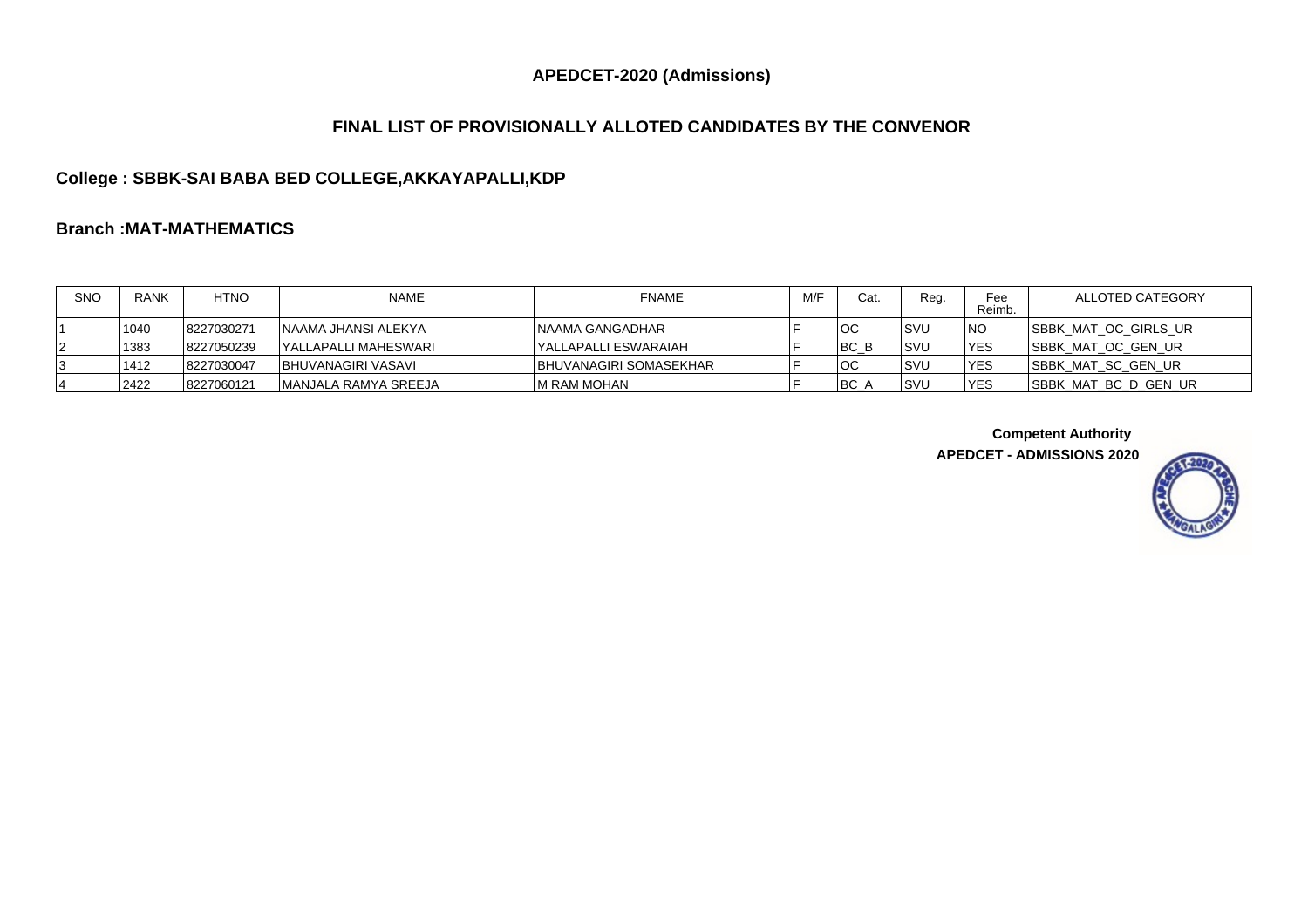### **FINAL LIST OF PROVISIONALLY ALLOTED CANDIDATES BY THE CONVENOR**

# **College : SBBK-SAI BABA BED COLLEGE,AKKAYAPALLI,KDP**

#### **Branch :PHY-PHYSICAL SCIENCES**

| <b>SNC</b> | <b>RANK</b> | <b>HTNO</b> | <b>NAME</b>                | <b>FNAME</b>            | M/F | Cat       | Reg.        | Fee<br>Reimb. | ALLOTED CATEGORY                              |
|------------|-------------|-------------|----------------------------|-------------------------|-----|-----------|-------------|---------------|-----------------------------------------------|
|            | 240         | 8236010150  | <b>GULIVINDALA KAVITHA</b> | <b>GULIVINDALA RAMU</b> |     | IDC<br>DU | l AU        | <b>YES</b>    | <b>SBBK</b><br>GIRLS UR<br>BC B<br><b>PHY</b> |
|            | 422         | 8227050082  | <b>KANCHI MADHAVI</b>      | LAKSHMI NARAYANA        |     | nr<br>U   | <b>ISVI</b> | <b>VES</b>    | <b>ISBBK</b><br>. PHY<br>OC GIRLS SVU         |

**Competent Authority**